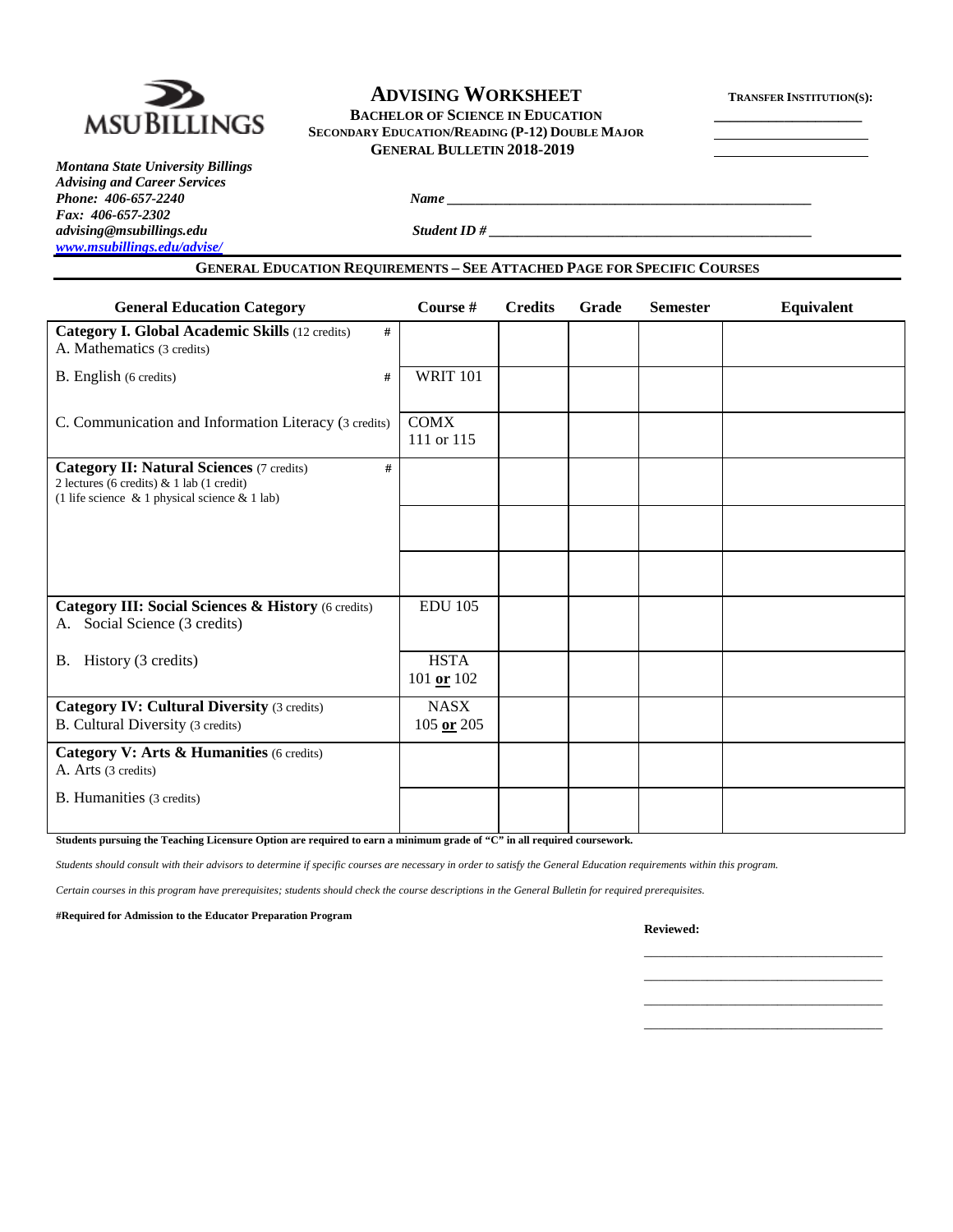# **GENERAL EDUCATION REQUIREMENTS**

|                         |     | <b>CATEGORY I: GLOBAL ACADEMIC SKILLS</b>                                                                    | 12 credits       |
|-------------------------|-----|--------------------------------------------------------------------------------------------------------------|------------------|
|                         |     | Students are required to take one course from each subcategory                                               |                  |
|                         |     | <b>Subcategory A - Mathematics</b>                                                                           | 3 credits        |
| М                       | 105 | Contemporary Mathematics                                                                                     | 3                |
| М                       | 114 | <b>Extended Technical Mathematics</b>                                                                        | 3                |
| М                       | 121 | College Algebra                                                                                              | 3                |
| М                       | 122 | College Trigonometry                                                                                         | 3                |
| М                       | 130 | Mathematics for Elementary Teachers I                                                                        | 3                |
| М                       | 140 | College Math for Healthcare                                                                                  | 3                |
| М                       | 143 | <b>Finite Mathematics</b>                                                                                    | 4                |
| М                       | 161 | <b>Survey of Calculus</b>                                                                                    | 3                |
| М                       | 171 | Calculus I                                                                                                   | 5                |
| М                       | 171 | Calculus I                                                                                                   | 4                |
| <b>STAT</b>             | 141 | <b>Introduction to Statistical Concepts</b>                                                                  | 3                |
| <b>STAT</b>             | 216 | <b>Introduction to Statistics</b>                                                                            | 4                |
|                         |     |                                                                                                              |                  |
| Subcategory B - English |     |                                                                                                              | <b>6</b> credits |
| WRIT                    | 101 | <b>College Writing I</b>                                                                                     | 3                |
| WRIT                    | 121 | Introduction to Technical Writing                                                                            | 3                |
| WRIT                    | 122 | Introduction to Business Writing                                                                             | 3                |
| WRIT                    | 201 | College Writing II                                                                                           | 3                |
| WRIT                    | 220 | Business & Professional Writing                                                                              | 3                |
| WRIT                    | 221 | <b>Intermediate Technical Writing</b>                                                                        | 3                |
|                         |     |                                                                                                              |                  |
| <i>COMX</i>             | 111 | Subcategory C- Communication & Information Literacy 3 credits<br>Introduction to Public Speaking             |                  |
| <i>COMX</i>             | 115 | Introduction to Interpersonal Communication 3                                                                |                  |
|                         |     |                                                                                                              |                  |
|                         |     | <b>CATEGORY II: NATURAL SCIENCES</b><br>6 cr. lecture & 1 cr. lab                                            |                  |
|                         |     | Students are required to take one course from each subcategory and                                           |                  |
|                         |     | at least one corresponding lab or Integrated Sciences<br><b>Subcategory A - Life Sciences</b><br>3-4 credits |                  |
| <b>BIOB</b>             | 101 | Discover Biology                                                                                             | 3                |
| <b>BIOB</b>             | 102 | Discover Biology Lab                                                                                         | 1                |
| <b>BIOB</b>             | 121 | Fundamentals of Biology for Allied Health                                                                    | 3                |
| <b>BIOB</b>             | 122 | Fund of Biology: Evolution, Ecology, and                                                                     |                  |
|                         |     | <b>Biodiversity</b>                                                                                          | 3                |
| <b>BIOB</b>             | 123 | Fund of Biology: The Nature of Nutrition                                                                     | 3                |
| <b>BIOB</b>             | 160 | Principles of Living Systems                                                                                 | 3                |
| <b>BIOB</b>             | 161 | Principles of Living Systems Lab                                                                             | 1                |
|                         |     |                                                                                                              |                  |
|                         |     | 3-4 credits<br><b>Subcategory B – Physical Sciences</b>                                                      |                  |
| ASTR                    | 110 | Introduction to Astronomy                                                                                    | 3                |
| ASTR                    | 111 | Introduction to Astronomy Lab                                                                                | 1                |
| <b>CHMY</b>             | 121 | <b>Introduction to General Chemistry</b>                                                                     | 3                |
| CHMY                    | 122 | Introduction to General Chemistry Lab                                                                        | 1                |
| <b>CHMY</b>             | 141 | College Chemistry I                                                                                          | 3                |
| CHMY                    | 142 | College Chemistry Laboratory I                                                                               | $\mathbf{1}$     |
| GEO                     | 101 | <b>Introduction to Physical Geology</b>                                                                      | 3                |
| GEO                     | 102 | Introduction to Physical Geology Laboratory                                                                  | $\mathbf{1}$     |
| GPHY                    | 111 | Introduction to Physical Geography                                                                           | 3                |
| GPHY                    | 112 | Introduction to Physical Geography Lab                                                                       | 1                |
| PHSX                    |     |                                                                                                              | 3                |
| PHSX                    | 103 | Our Physical World                                                                                           |                  |
|                         | 104 | Our Physical World Lab                                                                                       | $\mathbf{1}$     |
| PHSX                    | 205 | College Physics I                                                                                            | 3                |
| PHSX                    | 206 | College Physics I Lab                                                                                        | 1                |
| PHSX                    | 105 | <b>Fundamentals of Physical Science</b>                                                                      | 3                |
| PHSX                    | 106 | Fundamentals of Physical Science Lab                                                                         | 1                |

| SCIN 101, 102, 103, 104 Integrated Sciences | 3, 1, 3, 1 |
|---------------------------------------------|------------|
|---------------------------------------------|------------|

|                   |            | <b>CATEGORY III: SOCIAL SCIENCES AND HISTORY</b><br><b>6 CREDITS</b>   |                                                              |
|-------------------|------------|------------------------------------------------------------------------|--------------------------------------------------------------|
|                   |            | Students are required to take one course from each subcategory         |                                                              |
| ANTY              | 217        | Physical Anthropology & Archeology                                     | 3                                                            |
| <b>BGEN</b>       | 105        | <b>Introduction to Business</b>                                        | 3                                                            |
| <b>COMT</b>       | 106        | Communicating in a Dynamic Workplace                                   | 3                                                            |
| <b>ECNS</b>       | 201        | Principles of Microeconomics                                           | 3                                                            |
| <b>ECNS</b>       | 202        | Principles of Macroeconomics                                           | $\overline{\mathbf{3}}$                                      |
| <b>EDU</b>        | 105        | <b>Education and Democracy</b>                                         | $\overline{\mathbf{3}}$                                      |
| <b>GPHY</b>       | 141        | Geography of World Regions                                             | $\overline{3}$                                               |
| HTH               | 110        | Personal Health and Wellness                                           | 3                                                            |
| <b>PSCI</b>       | 220        | Introduction to Comparative Government                                 | 3                                                            |
| <b>PSCI</b>       | 210        | Introduction to American Government                                    | 3                                                            |
| <b>PSYX</b>       | 100        | Introduction to Psychology                                             | 3                                                            |
| <b>PSYX</b>       | 231        | Human Relations                                                        | 3                                                            |
| SOCI              | 101        | Introduction to Sociology                                              | 3                                                            |
| SOCI              | 201        | Social Problems                                                        | 3                                                            |
|                   |            |                                                                        |                                                              |
|                   |            | 3 credits<br><b>Subcategory B - History</b>                            |                                                              |
| <b>HSTA</b>       | 101        | <b>American History I</b>                                              | 3                                                            |
| OR                |            |                                                                        |                                                              |
| <b>HSTA</b>       | 102        | <b>American History II</b>                                             | 3                                                            |
|                   |            |                                                                        |                                                              |
|                   |            | <b>CATEGORY IV: CULTURAL DIVERSITY</b><br>3 credits                    |                                                              |
| <b>NASX</b>       | 105        | <b>Introduction to Native American Studies</b>                         | 3                                                            |
| 0R<br><b>NASX</b> | 205        |                                                                        |                                                              |
|                   |            | <b>Native Americans in Contemporary Society</b>                        | 3                                                            |
|                   |            |                                                                        |                                                              |
|                   |            | <b>CATEGORY V: ARTS &amp; HUMANITIES</b><br>6 credits                  |                                                              |
|                   |            | Students are required to take one course from each subcategory         |                                                              |
|                   |            | <b>Subcategory A - Fine Arts</b><br>3 credits                          |                                                              |
| ARTZ              | 101        | <b>Art Fundamentals</b>                                                | 3                                                            |
| ARTZ              | 105        |                                                                        |                                                              |
| ARTZ              | 131        | Visual Language-Drawing                                                | 3                                                            |
| <b>CRWR</b>       | 240        | Ceramics for Non-majors                                                | 3                                                            |
| <b>FILM</b>       | 160        | <b>Intro Creative Writing Workshop</b><br>Introduction to World Cinema | 3                                                            |
| LIT               | 270        | Film & Literature                                                      | 3                                                            |
| MART              | 260        | <b>Computer Presentation and Animation</b>                             | 3                                                            |
| MUSI              | 101        |                                                                        | 3<br>3                                                       |
| MUSI              | 114        | <b>Enjoyment of Music</b>                                              | $\mathbf{1}$                                                 |
| MUSI              | 131        | <b>Band: MSUB Symphonic</b><br>Jazz Ensemble I: MSUB                   | $\mathbf{1}$                                                 |
| MUSI              | 147        |                                                                        | 1                                                            |
| PHOT              | 154        | Choral Ensemble: University Chorus                                     | 3                                                            |
| <b>THTR</b>       | 101        | <b>Exploring Digital Photography</b><br>Introduction to Theatre        | 3                                                            |
| <b>THTR</b>       | 120        | Introduction to Acting I                                               | 3                                                            |
|                   |            |                                                                        |                                                              |
|                   |            | 3 credits<br><b>Subcategory B - Humanities</b>                         |                                                              |
| ARTH              | 150        | Introduction to Art History                                            | 3                                                            |
| <b>HONR</b>       | 111        | Perspectives and Understanding                                         | 3                                                            |
| LIT               | 110        | Introduction to Literature                                             |                                                              |
| LIT               | 240        | The Bible as Literature                                                |                                                              |
| PHL               | 110        | Introduction to Ethics                                                 |                                                              |
| PHL<br>PHL        | 111<br>254 | Philosophies of Life<br>People and Politics                            | $\begin{array}{c} 3 \\ 3 \\ 3 \end{array}$<br>$\overline{3}$ |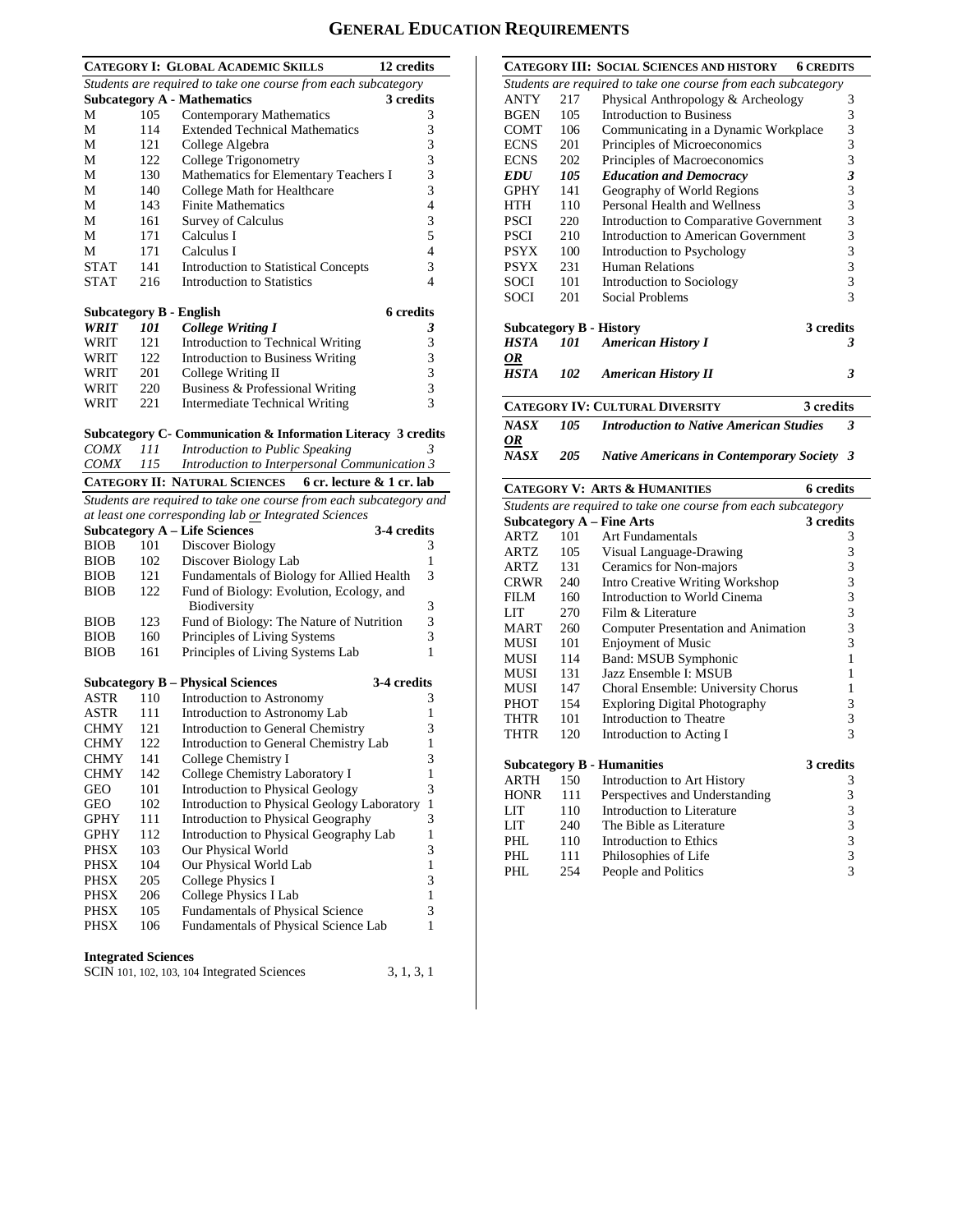|                                    |      | Course                                             | <b>Credits</b> | Grade | <b>Semester</b> | Equivalent |
|------------------------------------|------|----------------------------------------------------|----------------|-------|-----------------|------------|
| <b>Professional Education Core</b> |      |                                                    |                |       |                 |            |
| *#EDU                              | 105  | <b>Education and Democracy</b>                     | 3              |       |                 |            |
| ^#EDU                              | 220/ | Human Growth and Development/                      | 3              |       |                 |            |
|                                    | 220L | Lab (45 hour practicum required)                   |                |       |                 |            |
| #EDU                               | 221  | <b>Educational Psychology and Measurement</b>      | 3              |       |                 |            |
| ^#EDSP                             | 204  | Introduction to Teaching Exceptional Learners      | 3              |       |                 |            |
|                                    |      | (15 hour practicum required)                       |                |       |                 |            |
| #HTH                               | 412  | Drugs and Alcohol                                  |                |       |                 |            |
| <b>EDU</b>                         | 333  | Reading and Writing Across the Curriculum          | 3              |       |                 |            |
| <b>EDU</b>                         | 354  | Secondary Junior Field                             | $\overline{2}$ |       |                 |            |
| <b>EDU</b>                         | 380  | Introduction to Curriculum Planning/Practice       | $\overline{2}$ |       |                 |            |
| <b>Content Methods Course</b>      |      |                                                    | $2 - 3$        |       |                 |            |
| <b>EDU</b>                         | 406  | Philosophical, Legal & Ethical Issues in Education | 3              |       |                 |            |
| <b>EDU</b>                         | 495A | Student Teaching: K-12                             | 9              |       |                 |            |
| <b>OR</b>                          |      |                                                    |                |       |                 |            |
| <b>EDU</b>                         | 495C | Student Teaching: 5-12                             |                |       |                 |            |

\*May satisfy Academic Foundations/General Education requirements.

#Required for Admission to the Educator Preparation Program

### **Reading Major Requirements**

| <b>EDU</b> | 330  | <b>Emergent Literacy</b>                                | 3 |  |  |
|------------|------|---------------------------------------------------------|---|--|--|
| <b>EDU</b> | 336  | Cognitive and Language Development in Young<br>Children | 3 |  |  |
| <b>EDU</b> | 355  | Reading Junior Field                                    | 2 |  |  |
| <b>EDU</b> | 413  | Developing Student Writing                              | 3 |  |  |
| EDU        | 430  | Teaching Reading K-3                                    | 3 |  |  |
| <b>EDU</b> | 432  | Literature and Literacy for Young Adults                | 3 |  |  |
| <b>EDU</b> | 433  | Reflective Practices in Teaching Reading                | 3 |  |  |
| EDU        | 435  | Theories in Reading                                     | 3 |  |  |
| <b>EDU</b> | 438  | Literacy Assessment, Diagnosis and Instruction          | 3 |  |  |
| <b>EDU</b> | 495D | Reading Student Teaching I                              | 3 |  |  |
| <b>EDU</b> | 495E | Reading Student Teaching II                             | 3 |  |  |

**Restricted Electives** Select one of the following courses in consultation with an advisor.

| <b>DDI</b>     | $\Lambda$ $\Lambda$<br>434 | <b>Reading Round Table</b> |  |  |
|----------------|----------------------------|----------------------------|--|--|
| EDII<br>$\sim$ | 436                        | Storytelling               |  |  |

# **Second Teaching Major**